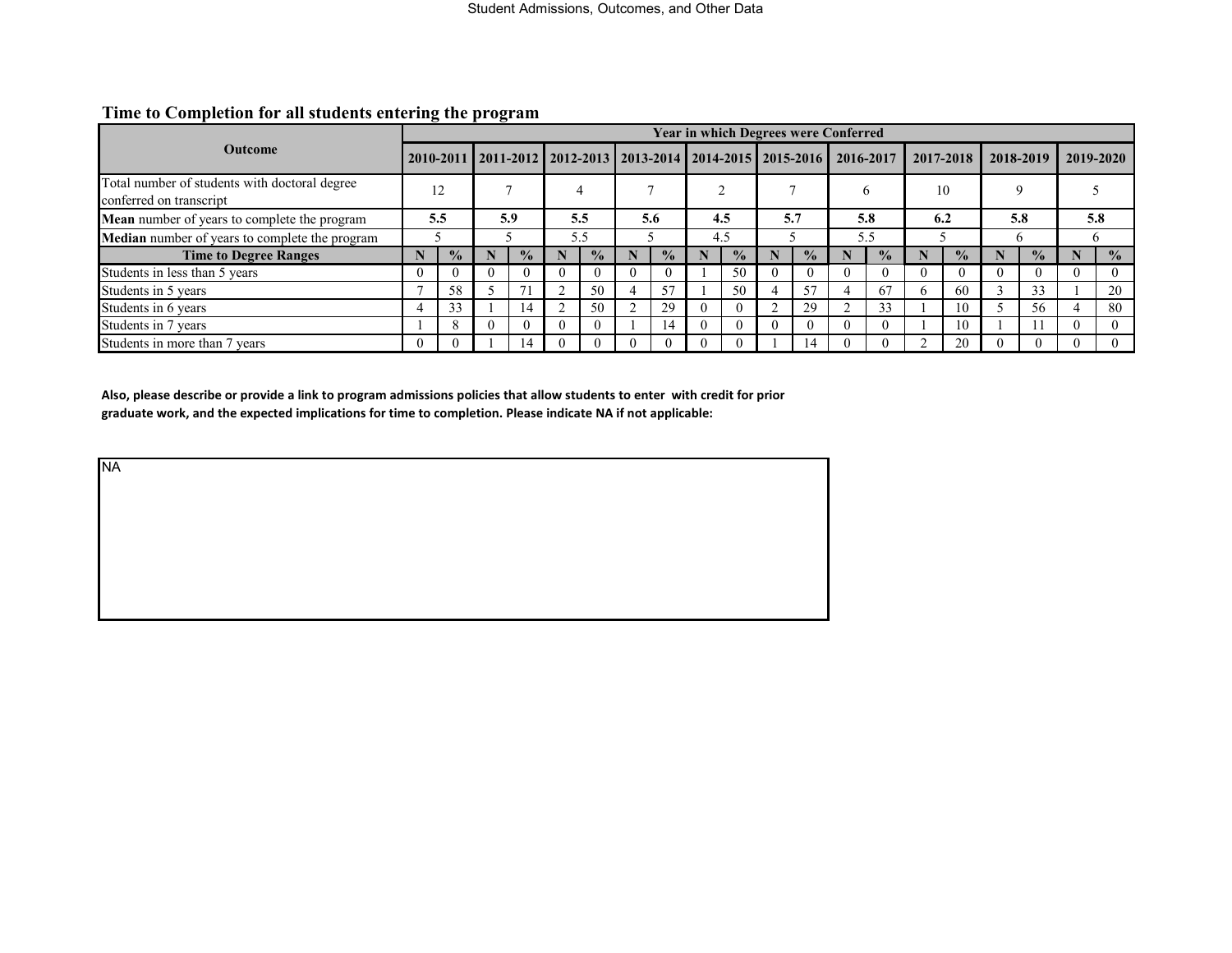#### **Program Costs**

| <b>Description</b>                                                                                           | 2020-2021 $1^{\text{st}}$ -year<br><b>Cohort Cost</b>                                                                                                                                                                                                |
|--------------------------------------------------------------------------------------------------------------|------------------------------------------------------------------------------------------------------------------------------------------------------------------------------------------------------------------------------------------------------|
| Tuition for full-time students (in-state)                                                                    | Tuition rate for 2019-2020 (Fall 2019,<br>Spring 2020, and Summer 2020) is<br>\$1,700 per credit hour                                                                                                                                                |
| Tuition for full-time students (out-of-state)                                                                | Tuition rate for 2019-2020 (Fall 2019,<br>Spring 2020, and Summer 2020) is<br>\$1,700 per credit hour                                                                                                                                                |
| Tuition per credit hour for part-time students (if applicable enter<br>amount; if not applicable enter "NA") | <b>NA</b>                                                                                                                                                                                                                                            |
| University/institution fees or costs                                                                         | Per semester cost (for full-time 12-<br>credit enrollment):<br>Mandatory college fee: \$468<br>Mandatory Columbia health fee*:<br>\$561                                                                                                              |
| Additional estimated fees or costs to students (e.g. books, travel,<br>$etc.$ )                              | Travel Allowance: \$1,089<br>Personal Expenses: \$6,640<br>Living Expenses (Room and Board):<br>\$25,364<br>Books & Supplies***: Estimated<br>budget for Books and Supplies is<br>determined based on a student's<br>enrollment at \$50/credit hour. |

**Note:** *\*Students enrolling in all three semesters of the academic year (Fall, Spring, Summer) will only be charged the Columbia Health Fee in the Fall and Spring. Students enrolled less than full-time may voluntarily enroll in TC health insurance; these students will be required to pay the health program fee in addition to the cost of health insurance coverage.*

\*\**Additional Items Factored Into Your 2019-2020 Budget: These items represent additional expenses that you may incur over the course of the year while attending TC. These figures are purely estimates and are NOT mandatory/applicable to all students. While every student is allotted an annual budget based on the Cost of Attendance (COA) for the items listed below, they are optional to include in your budgeting calculations. \*\*\* This figure will fluctuate based on a student's actual or anticipated enrollment per academic term. (IE: A student enrolling for half-time across Fall and Spring will have \$50\*12 credits =\$600 budgeted for Books and Supplies. A student enrolling for full-time across Fall and Spring will have \$50\*24 credits =\$1200 budgeted for* 

*Books and Supplies )*

**Find full information on the Teachers College Admissions website:** https://www.tc.columbia.edu/admission/tuition-and-fees/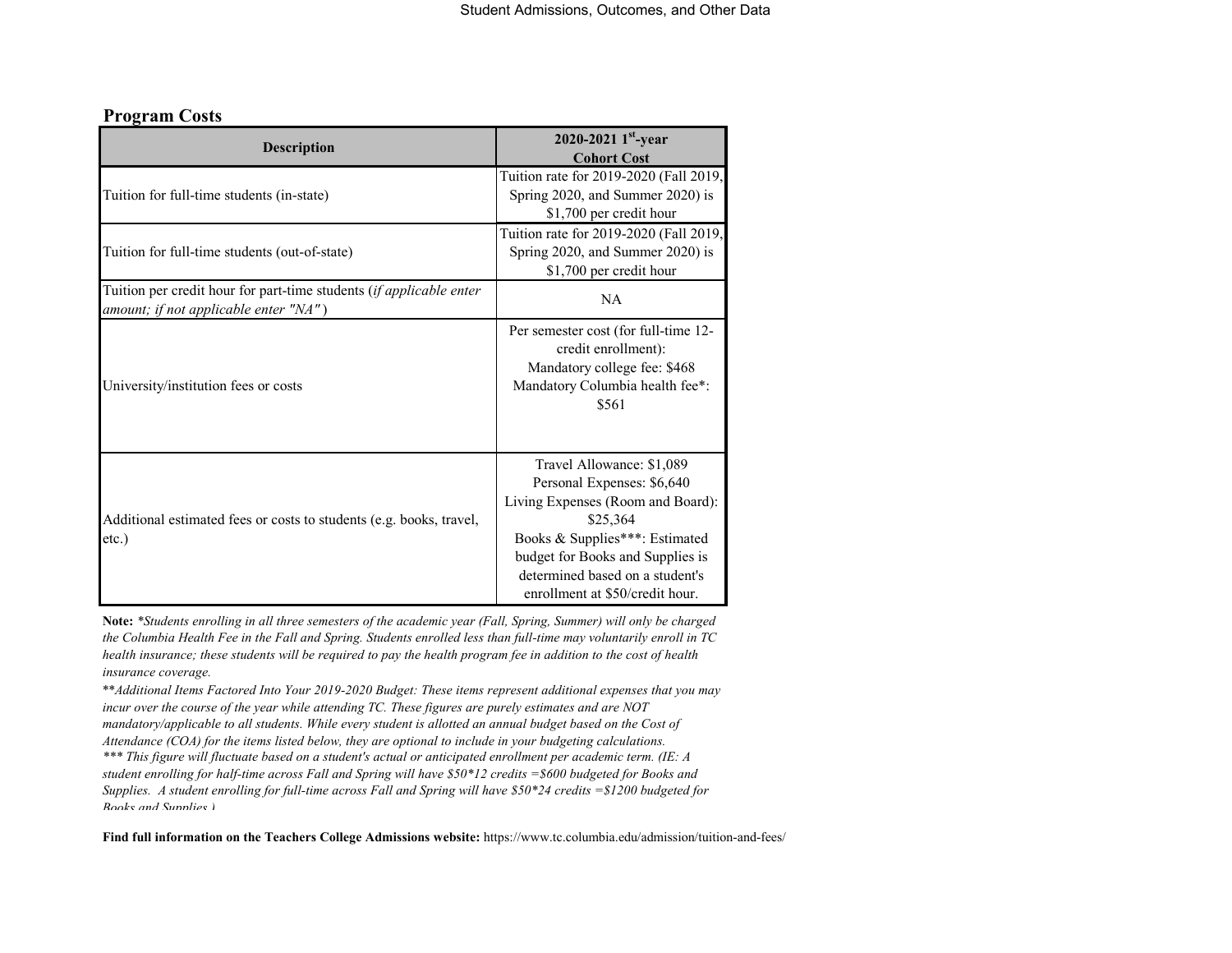# **Internship Placement - Table 1**

| <b>Outcome</b>                                                                                                                      |              |                          | 2011-2012   2012-2013   2013-2014 |               |                |                          | 2014-2015      |                          | 2015-2016   |                | 2016-2017    |                          | 2017-2018        |                          |             | 2018-2019                |                | 2019-2020                |                  | 2020-2021     |
|-------------------------------------------------------------------------------------------------------------------------------------|--------------|--------------------------|-----------------------------------|---------------|----------------|--------------------------|----------------|--------------------------|-------------|----------------|--------------|--------------------------|------------------|--------------------------|-------------|--------------------------|----------------|--------------------------|------------------|---------------|
|                                                                                                                                     | N            | $\frac{0}{0}$            | $\mathbf N$                       | $\frac{0}{0}$ | $\mathbf N$    | $\frac{0}{0}$            | $\mathbf N$    | $\frac{0}{0}$            | $\mathbf N$ | $\frac{0}{0}$  | N            | $\frac{0}{0}$            | $\mathbf N$      | $\frac{0}{0}$            | $\mathbf N$ | $\frac{0}{0}$            | $\mathbf N$    | $\frac{0}{0}$            | $\mathbf N$      | $\frac{0}{0}$ |
| Students who obtained APA/CPA-accredited<br>internships                                                                             | 6            | 86                       | 10                                | 100           | $\overline{3}$ | 75                       | 6              | 67                       | 6           | 75             | $\mathbf Q$  | 75                       | 8                | 100                      |             | 92                       | 6              | 86                       | 6                | 75            |
| Students who obtained APPIC member internships<br>that were not APA/CPA-accredited (if applicable)                                  | $\mathbf{0}$ | $\boldsymbol{0}$         | $\theta$                          | $\mathbf{0}$  | $\overline{0}$ | $\mathbf{0}$             | $\overline{0}$ | $\mathbf{0}$             | $\theta$    | $\overline{0}$ | $\mathbf{0}$ | $\boldsymbol{0}$         | $\boldsymbol{0}$ | $\theta$                 | $\theta$    | $\theta$                 | $\overline{0}$ | $\mathbf{0}$             | $\boldsymbol{0}$ | $\theta$      |
| Students who obtained other membership<br>organization internships (e.g. CAPIC) that were not<br>APA/CPA-accredited (if applicable) | $\Omega$     | $\theta$                 | $\theta$                          | $\theta$      | $\theta$       | $\theta$                 |                | 11                       | $\theta$    | $\overline{0}$ | $\mathbf{0}$ | $\mathbf{0}$             | $\overline{0}$   | $\theta$                 | $\Omega$    | $\mathbf{0}$             | $\theta$       | $\overline{0}$           | $\theta$         | $\Omega$      |
| Students who obtained internships conforming to<br>CDSPP guidelines that were not APA/CPA-<br>accredited (if applicable)            | $\Omega$     | $\Omega$                 | $\Omega$                          | $\Omega$      | $\theta$       | $\theta$                 | $\theta$       | $\theta$                 | $\theta$    | $\Omega$       | $\Omega$     | $\overline{0}$           | $\theta$         | $\Omega$                 | $\Omega$    | $\theta$                 | $\Omega$       | $\Omega$                 | $\Omega$         | $\Omega$      |
| Students who obtained other internships that were not<br>APA/CPA-accredited (if applicable)                                         |              | 14                       | $\Omega$                          | $\Omega$      | $\theta$       | $\theta$                 | $\theta$       | $\theta$                 | $\theta$    | $\Omega$       | $\Omega$     | $\Omega$                 | $\theta$         | $\Omega$                 |             | 8                        | $\Omega$       | $\Omega$                 | $\Omega$         | $\Omega$      |
| Students who obtained any internship                                                                                                | $\tau$       | 100                      | 10                                | 100           | $\overline{3}$ | 75                       | $\tau$         | 78                       | 6           | 75             | 9            | 75                       | 8                | 100                      | 12          | 100                      | 6              | 86                       | 6                | 75            |
| Students who sought or applied for internships<br>including those who withdrew from the application<br>process                      | $\tau$       | $\overline{\phantom{a}}$ | 10                                |               |                | $\overline{\phantom{a}}$ | 9              | $\overline{\phantom{a}}$ | 8           | $\blacksquare$ | 12           | $\overline{\phantom{a}}$ | 8                | $\overline{\phantom{a}}$ | 12          | $\overline{\phantom{a}}$ | $\tau$         | $\overline{\phantom{a}}$ | 8                |               |

# **Internship Placement - Table 2**

| <b>Outcome</b>                                                                                                 |              |                          | 2011-2012   2012-2013   2013-2014   2014-2015   2015-2016 |               |          |                          |                |               |          |                          | 2016-2017 |                          | 2017-2018 |               | 2018-2019 |                          | 2019-2020    |               |               | 2020-2021     |
|----------------------------------------------------------------------------------------------------------------|--------------|--------------------------|-----------------------------------------------------------|---------------|----------|--------------------------|----------------|---------------|----------|--------------------------|-----------|--------------------------|-----------|---------------|-----------|--------------------------|--------------|---------------|---------------|---------------|
|                                                                                                                |              | $\frac{1}{2}$            | N                                                         | $\frac{0}{0}$ |          | $\frac{0}{2}$            |                | $\frac{1}{2}$ |          | $\frac{1}{2}$            |           | $\frac{0}{0}$            |           | $\frac{1}{2}$ |           | $\frac{0}{0}$            |              | $\frac{1}{2}$ |               | $\frac{0}{0}$ |
| Students who sought or applied for internships<br>including those who withdrew from the application<br>process | $\mathbf{r}$ | $\overline{\phantom{0}}$ | 10                                                        |               | 4        | $\overline{\phantom{0}}$ | $\Omega$       |               | 8        | $\overline{\phantom{a}}$ |           | $\overline{\phantom{0}}$ | 8         |               |           | $\overline{\phantom{0}}$ |              |               | 8             |               |
| Students who obtained paid internships                                                                         | <sub>0</sub> | 86                       | <sub>0</sub>                                              | 60            |          | 75                       | $\overline{ }$ | 78            |          | 63                       | Q         | 75                       |           | 88            |           | 92                       | <sub>0</sub> | 86            | $\mathfrak b$ | 75            |
| Students who obtained half-time internships <sup>*</sup> (if<br><i>applicable</i> )                            | $\theta$     | $\theta$                 | $\theta$                                                  | $\theta$      | $\theta$ |                          |                |               | $\Omega$ | $\theta$                 |           | $\Omega$                 | $\Omega$  | $\theta$      |           | 8                        |              |               |               |               |

\* Cell should only include students who applied for internship and are included in applied cell count from Internship Placement – Table 1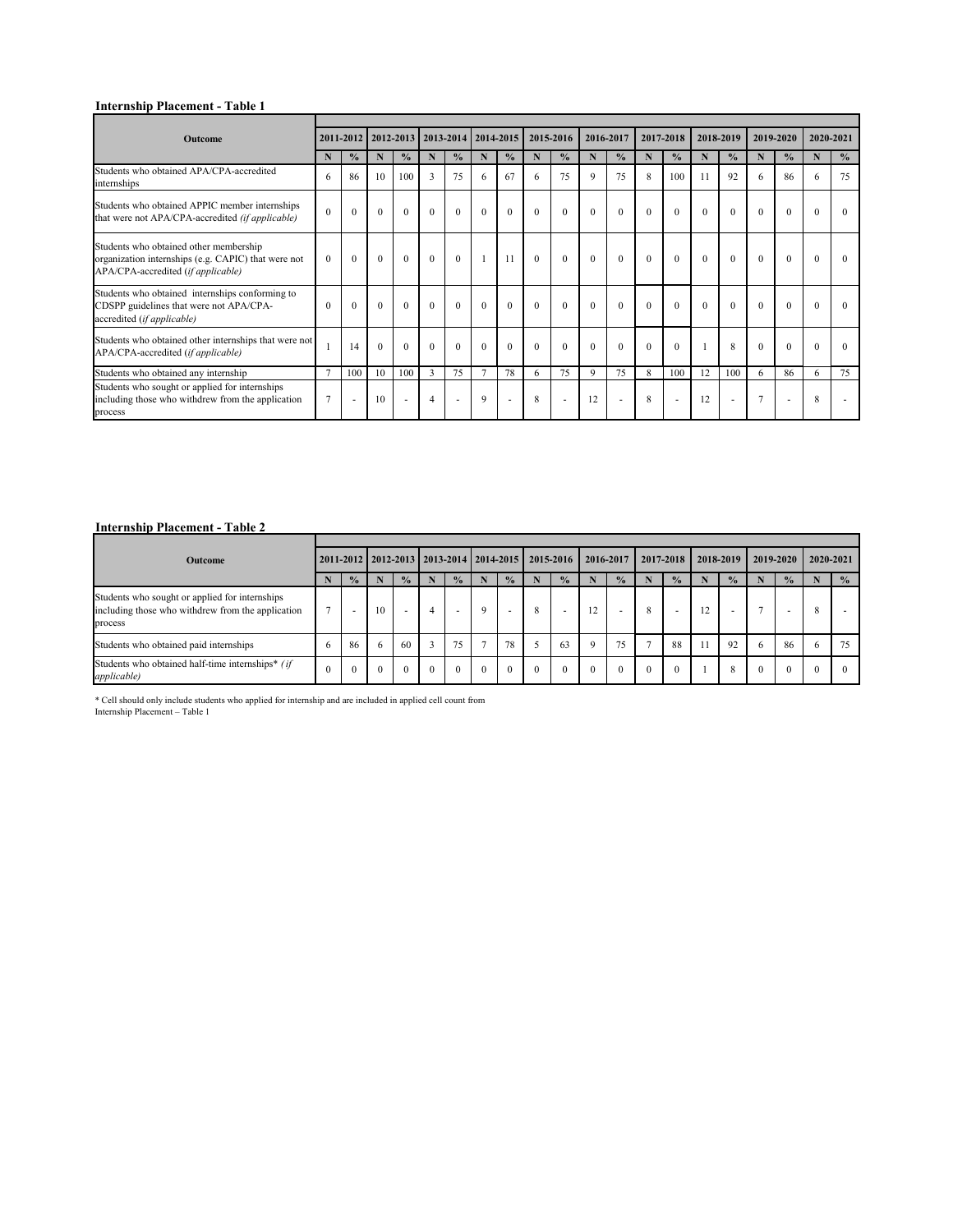### **Attrition**

| Variable                                                                                 | 2011-2012      |                          | 2012-2013      |                          | 2013-2014    |                | 2014-2015    |                | 2015-2016      |                          | 2016-2017        |                          | 2017-2018      |                  | 2018-2019      |                          | 2019-2020      |                          | 2020-2021   |               |
|------------------------------------------------------------------------------------------|----------------|--------------------------|----------------|--------------------------|--------------|----------------|--------------|----------------|----------------|--------------------------|------------------|--------------------------|----------------|------------------|----------------|--------------------------|----------------|--------------------------|-------------|---------------|
|                                                                                          | $\mathbf N$    | $\frac{0}{0}$            | $\mathbf N$    | $\frac{0}{0}$            | N            | $\frac{0}{0}$  | N            | $\frac{0}{0}$  | N              | $\frac{0}{0}$            | N                | $\frac{0}{0}$            | $\mathbf N$    | $\frac{0}{0}$    | $\mathbf N$    | $\frac{0}{0}$            | $\mathbf N$    | $\frac{0}{0}$            | $\mathbf N$ | $\frac{0}{0}$ |
| Students for whom this is the<br>year of first enrollment (i.e.<br>new students)         | 8              | $\overline{\phantom{a}}$ | 8              | $\overline{\phantom{a}}$ | 9            | $\blacksquare$ | 11           | $\blacksquare$ | 8              | $\overline{\phantom{a}}$ | 9                | $\overline{\phantom{a}}$ | $\tau$         | $\sim$           | 8              | $\overline{\phantom{a}}$ | $\tau$         | $\overline{\phantom{a}}$ | 6           |               |
| Students whose doctoral<br>degrees were conferred on<br>their transcripts                | $\overline{7}$ | 88                       | 8              | 100                      | 9            | 100            | 9            | 82             | $\overline{3}$ | 38                       | $\theta$         | $\boldsymbol{0}$         | $\mathbf{0}$   | $\boldsymbol{0}$ | $\mathbf{0}$   | $\mathbf{0}$             | $\theta$       | $\theta$                 | $\theta$    | $\Omega$      |
| Students still enrolled in<br>program                                                    | $\mathbf{0}$   | $\bf{0}$                 | $\bf{0}$       | $\bf{0}$                 | $\bf{0}$     | $\bf{0}$       | $\mathbf{2}$ | 18             | 5              | 63                       | $\boldsymbol{9}$ | 100                      | $\overline{7}$ | 100              | 8              | 100                      | $\overline{7}$ | 100                      | 6           | 100           |
| Students no longer enrolled<br>for any reason other than<br>conferral of doctoral degree |                | 13                       | $\overline{0}$ | $\mathbf{0}$             | $\mathbf{0}$ | $\mathbf{0}$   | $\mathbf{0}$ | $\overline{0}$ | $\overline{0}$ | $\boldsymbol{0}$         | $\theta$         | $\mathbf{0}$             | $\mathbf{0}$   | $\boldsymbol{0}$ | $\overline{0}$ | $\boldsymbol{0}$         | $\overline{0}$ | $\theta$                 | $\theta$    | $\theta$      |

*\*Count of 1 in row 4: Student* 

*deceased*